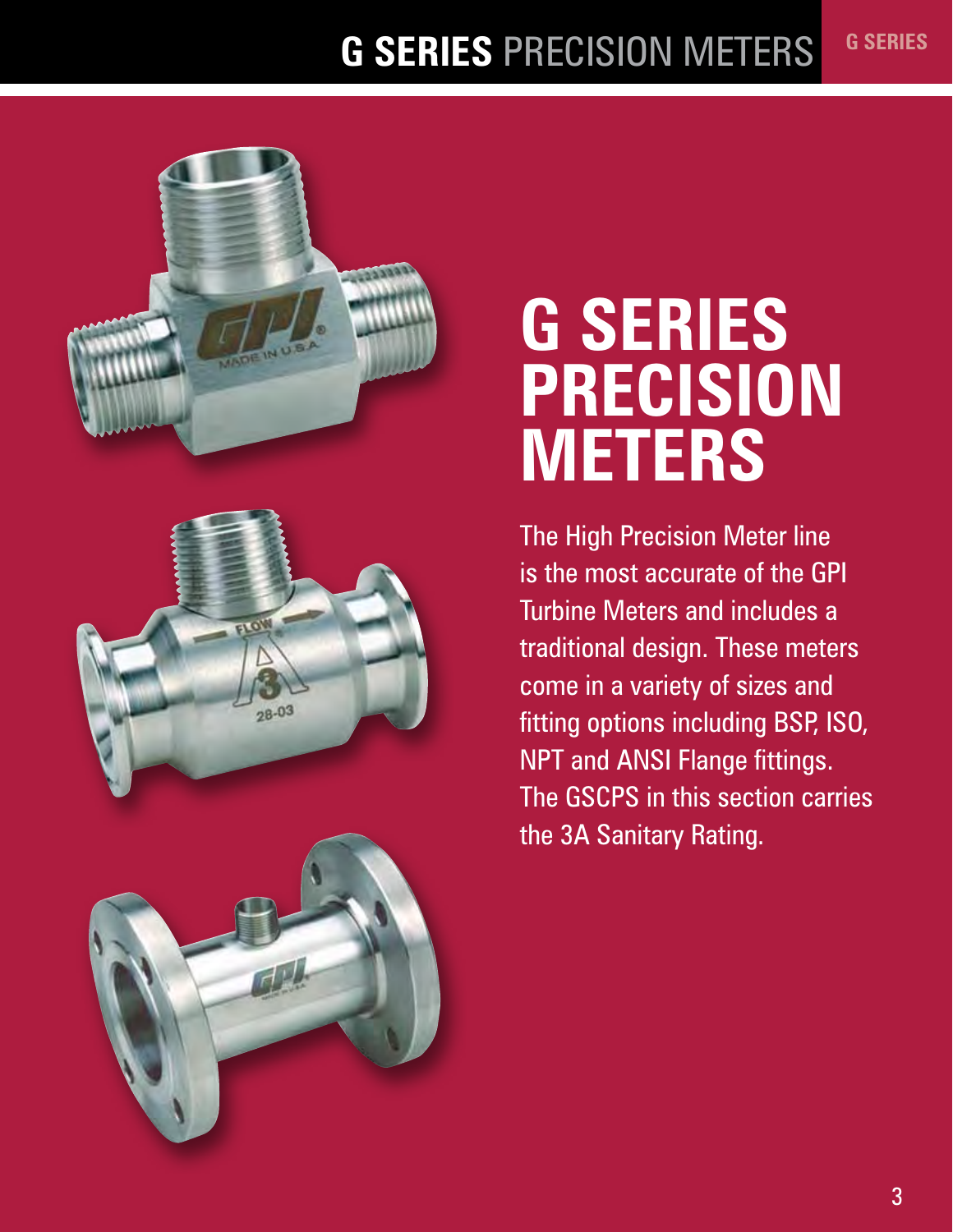# **BUILD-YOUR-OWN** G SERIES METER



**Threaded Models**

. . . . . . . . . . . . . . . . . .

-------------

## **1) Select Your Turbine**



**Sanitary Clamp Models**



**Flange Models**



**2008** Select Your Sensor **Fig. 1000000** Sensor **Fig. 2009** Select Your Sensor **Fig. 2009** 





**Local Pickup Wire Lead**

### **3) Select Your Electronic Choice**

**For further details and selections see the Electronics Section.**

| <b>Remote Models</b> |               |
|----------------------|---------------|
| GA500                | <b>R700-R</b> |
| GG500                | <b>R800-R</b> |
| GX500                | <b>SC500</b>  |

|       | <b>Local Models</b> |
|-------|---------------------|
| GA510 | R700-L              |
| GG510 | <b>R800-L</b>       |
| GX510 | <b>SC510</b>        |

## **4) Do You Want It Assembled?**

**GPI will assemble the components you choose into a single unit, configured to your request.**

**Contact the factory for details on Custom System Assembly.**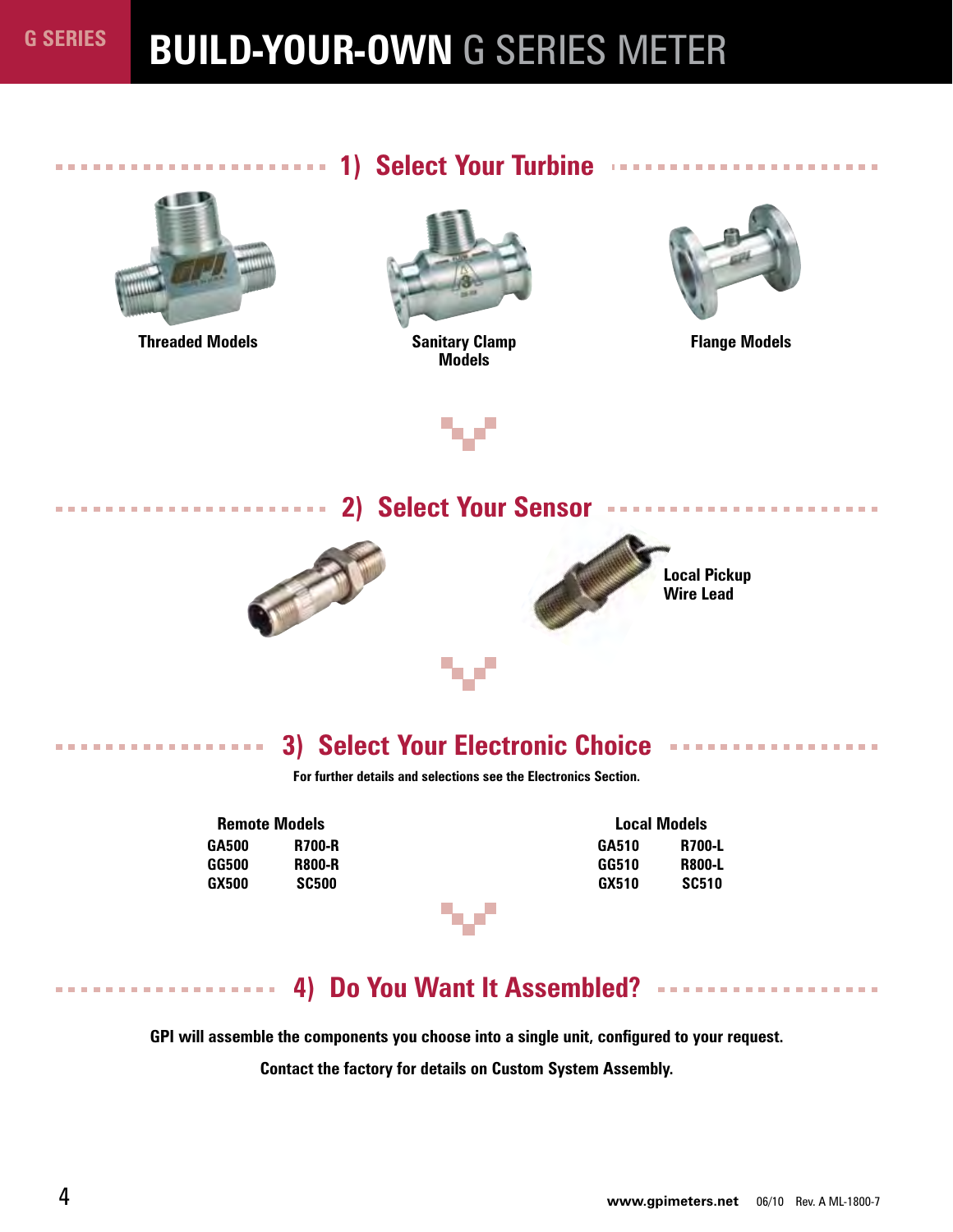# G SERIES **METER NUMBER REFERENCE G SERIES**

#### **Use this as a guide – sizes vary by fitting type.**



\* Electronic Choice not available on all models.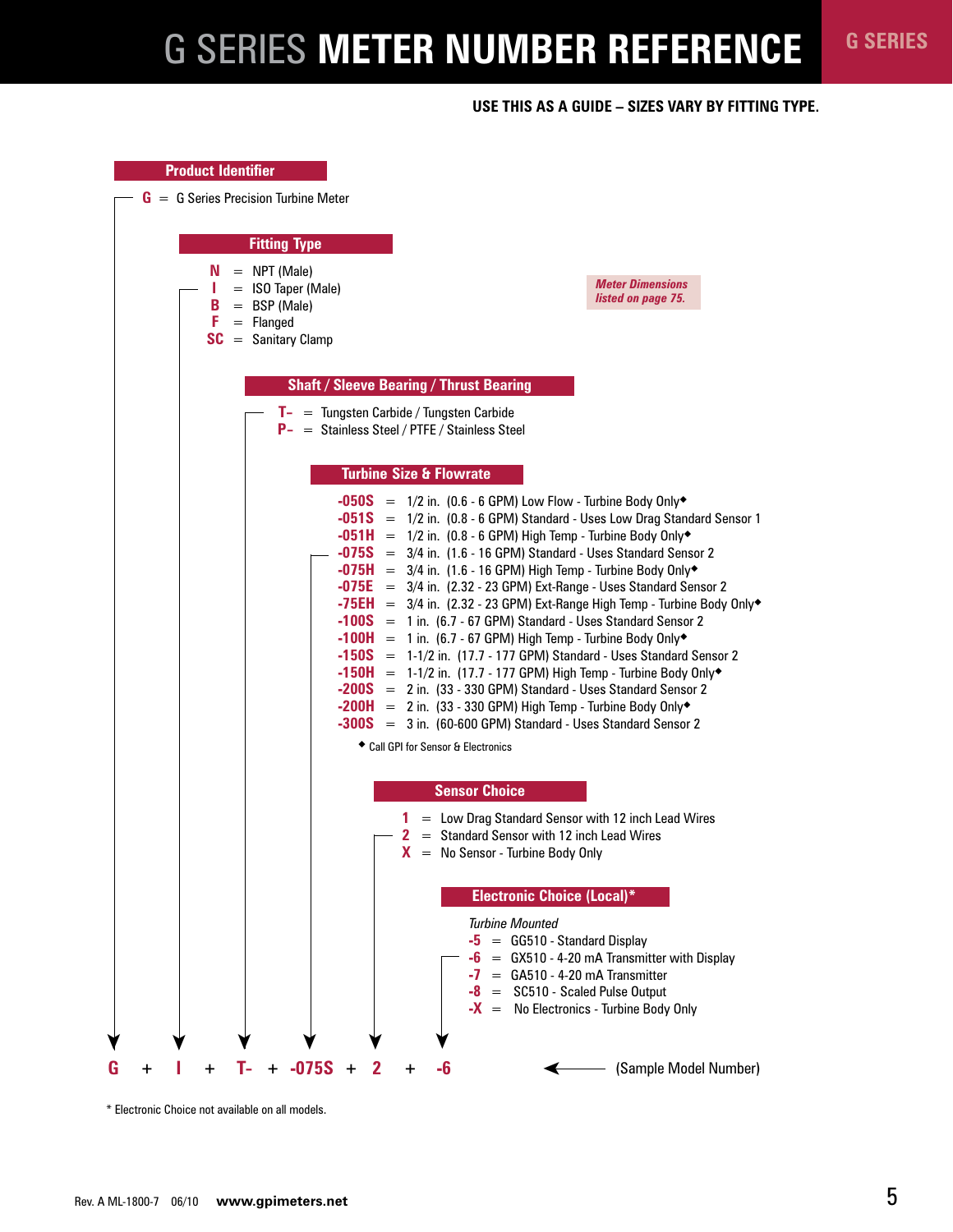# **GBT, GIT & GNT** PRECISION METERS



| GNT shown here     |  |
|--------------------|--|
| with Local Display |  |



*For complete part number, see "Number Reference" chart on page 5.*

#### ACCURACY:  $\pm$  0.5%

#### *Select Your Meter Size:*

1/2 inch 1 inch 2 inch  $3/4$  inch  $1-1/2$  inch  $3$  inch



### *For Your Special Application Needs:*

#### **Model GNT HT**

*For High Temperatures (This model is not available in 3 inch)*



#### **Sensor Options:**

- Low Drag Pickup (1/2 in. turbines)
- Standard Pickup (3/4 to 3 in. turbines)

### **Electronics Options:**

- GG510 (Display with Pulse Output)
- GX510 (Display with 4-20 mA Output)
- GA510 (4-20 mA Output)
- SC510 (Scaled Pulse Output)

|                                           | <b>SPECIFICATIONS</b>                                                                |  |  |  |  |
|-------------------------------------------|--------------------------------------------------------------------------------------|--|--|--|--|
| <b>Design Type:</b>                       | <b>Turbine</b>                                                                       |  |  |  |  |
| <b>Housing Material:</b>                  | 316 Stainless Steel                                                                  |  |  |  |  |
| <b>Meter Sizes Available:</b>             |                                                                                      |  |  |  |  |
| For GNT: NPT Taper (Male)                 | 1"<br>2"<br>3"<br>1/2"<br>3/4"<br>$1 - 1/2"$                                         |  |  |  |  |
| For GBT: BSPP + (Male)                    | 1"<br>3"<br>$1 - 1/2"$<br>2"<br>1/2"<br>3/4"                                         |  |  |  |  |
| For GIT: ISO Taper (Male)                 | 1"<br>2"<br>1/2"<br>$1 - 1/2"$<br>3"<br>3/4"<br>1"<br>2"<br>$\overline{\phantom{0}}$ |  |  |  |  |
| For High Temperature*:                    | 1/2"<br>3/4"<br>$1 - 1/2"$                                                           |  |  |  |  |
| <b>Flow Range:</b><br>$1/2$ " (051)       | $0.8 - 6.0$ GPM<br>$(3.0 - 22$ LPM)                                                  |  |  |  |  |
| $3/4$ " (075)                             | $(6.0 - 60$ LPM)<br>1.6 - 16 GPM                                                     |  |  |  |  |
| 3/4" (075E)<br>1" (100)                   | $(8.7 - 87 LPM)$<br>2.3 - 23 GPM<br>(25.2 - 252 LPM)<br>6.7 - 67 GPM                 |  |  |  |  |
| $1-1/2$ " (150)                           | 17.7 - 177 GPM<br>$(67.0 - 670$ LPM)                                                 |  |  |  |  |
| 2" (200)                                  | 33 - 330 GPM<br>(125.0 - 1250 LPM)                                                   |  |  |  |  |
| 3" (300)                                  | 60 - 600 GPM<br>(227.1 - 2271 LPM)                                                   |  |  |  |  |
| <b>Accuracy (Linearity):</b>              | $\pm 0.5\%$                                                                          |  |  |  |  |
| <b>Repeatability:</b>                     | ± 0.1%                                                                               |  |  |  |  |
| <b>Pressure Rating:</b>                   | 1/2" to 2" = 5,000 PSI / 340 BAR                                                     |  |  |  |  |
|                                           | $3" = 2.500$ PSI / 170 BAR                                                           |  |  |  |  |
| <b>Operating Temperature Range:</b>       |                                                                                      |  |  |  |  |
| <b>For Tungsten Carbide:</b>              | -100° F to +225° F (-74° C to +107° C)                                               |  |  |  |  |
| For High Temperature*:                    | -450° F to +800° F (-268° C to +426° C)                                              |  |  |  |  |
| <b>Typical K-Factor:</b><br>$1/2$ " (051) | 10,000                                                                               |  |  |  |  |
| $3/4$ " (075)                             | 3,750                                                                                |  |  |  |  |
| $3/4$ " (075E)                            | 2,608                                                                                |  |  |  |  |
| 1" (100)                                  | 896                                                                                  |  |  |  |  |
| $1-1/2$ " (150)                           | 340<br>181                                                                           |  |  |  |  |
| 2" (200)<br>3" (300)                      | 50                                                                                   |  |  |  |  |
|                                           |                                                                                      |  |  |  |  |
| <b>Wetted Materials:</b><br>Housing:      | 316 Stainless Steel                                                                  |  |  |  |  |
| <b>Sleeve Bearings:</b>                   | <b>Tungsten Carbide</b>                                                              |  |  |  |  |
| <b>Thrust Bearing:</b>                    | <b>Tungsten Carbide</b>                                                              |  |  |  |  |
| Shaft:                                    | <b>Tungsten Carbide</b>                                                              |  |  |  |  |
| Rotor:                                    | <b>CD4MCu Stainless Steel</b>                                                        |  |  |  |  |
| <b>Rotor Supports:</b>                    | 316 Stainless Steel                                                                  |  |  |  |  |
| <b>Recommended Strainer Size:</b>         |                                                                                      |  |  |  |  |
| $1/2$ "                                   | 40 mesh                                                                              |  |  |  |  |
| 3/4"<br>1"                                | 40 mesh<br>40 mesh                                                                   |  |  |  |  |
| $1 - 1/2"$                                | 18 mesh                                                                              |  |  |  |  |
| 2"                                        | 14 mesh                                                                              |  |  |  |  |
| 3"                                        | 14 mesh                                                                              |  |  |  |  |
| Frequency Output: 1/2" (051)              | 125 - 1000 Hz                                                                        |  |  |  |  |
| $3/4$ " (075)                             | 100 - 1000 Hz                                                                        |  |  |  |  |
| 3/4" (075E)                               | 100 - 1000 Hz                                                                        |  |  |  |  |
| 1" (100)                                  | 100 - 1000 Hz                                                                        |  |  |  |  |
| $1-1/2$ " (150)                           | 100 - 1000 Hz<br>100 - 1000 Hz                                                       |  |  |  |  |
| 2" (200)<br>3" (300)                      | 50 - 500 Hz                                                                          |  |  |  |  |
|                                           |                                                                                      |  |  |  |  |

✱ Requires High Temp Pickup.

: ISO 228-1 designation is G.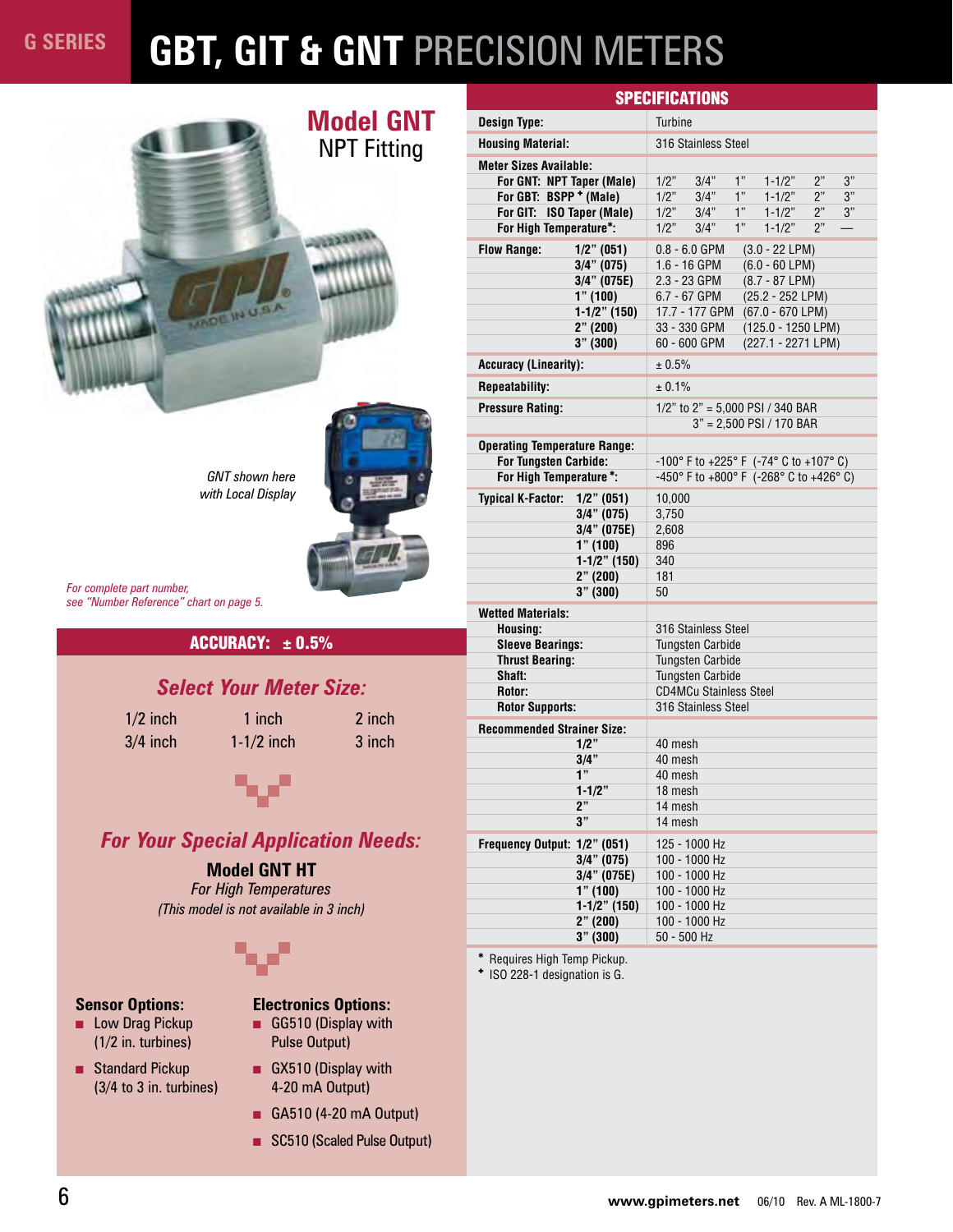# **GBP, GIP & GNP** PRECISION METERS

| <b>SPECIFICATIONS</b>                      |                                                                            |  |  |  |  |
|--------------------------------------------|----------------------------------------------------------------------------|--|--|--|--|
| <b>Design Type:</b>                        | Turbine                                                                    |  |  |  |  |
| <b>Housing Material:</b>                   | 316 Stainless Steel                                                        |  |  |  |  |
| <b>Meter Sizes Available:</b>              |                                                                            |  |  |  |  |
| For GNP: NPT (Male)                        | 2"<br>1/2"<br>1"<br>$1 - 1/2"$<br>3/4"                                     |  |  |  |  |
| For GBP: BSPP <sup>+</sup> (Male)          | 1"<br>2"<br>1/2"<br>3/4"<br>$1 - 1/2"$                                     |  |  |  |  |
| For GIP: ISO Taper (Male)                  | 1"<br>2"<br>1/2"<br>3/4"<br>$1 - 1/2"$                                     |  |  |  |  |
| <b>Flow Range:</b><br>$1/2$ " (050)*       | $(2.2 - 22 LPM)$<br>$0.6 - 6.0$ GPM                                        |  |  |  |  |
| $1/2$ " (051)                              | $(3.0 - 22 LPM)$<br>$0.8 - 6.0$ GPM                                        |  |  |  |  |
| $3/4$ " (075)                              | 1.6 - 16 GPM<br>$(6.0 - 60$ LPM)                                           |  |  |  |  |
| $3/4$ " (075E)                             | (8.7 - 87 LPM)<br>2.3 - 23 GPM                                             |  |  |  |  |
| 1" (100)                                   | 6.7 - 67 GPM<br>(25.2 - 252 LPM)                                           |  |  |  |  |
| $1-1/2$ " (150)                            | 17.7 - 177 GPM<br>$(67.0 - 670$ LPM)                                       |  |  |  |  |
| 2" (200)                                   | 33 - 330 GPM<br>(125.0 - 1250 LPM)                                         |  |  |  |  |
| <b>Accuracy (Linearity):</b>               | ± 0.5%                                                                     |  |  |  |  |
| <b>Repeatability:</b>                      | ± 0.1%                                                                     |  |  |  |  |
| <b>Pressure Rating:</b>                    | 1/2" to 2" = 5,000 PSI / 340 BAR                                           |  |  |  |  |
| <b>Operating Temperature Range:</b>        | $-100^{\circ}$ F to $+185^{\circ}$ F ( $-74^{\circ}$ C to $+85^{\circ}$ C) |  |  |  |  |
| <b>Typical K-Factor:</b><br>$1/2$ " (050)* | 10,000                                                                     |  |  |  |  |
| $1/2$ " (051)                              | 10,000                                                                     |  |  |  |  |
| $3/4$ " (075)                              | 3,750                                                                      |  |  |  |  |
| 3/4" (075E)                                | 2,608                                                                      |  |  |  |  |
| 1" (100)                                   | 896                                                                        |  |  |  |  |
| $1-1/2$ " (150)                            | 340                                                                        |  |  |  |  |
| 2" (200)                                   | 181                                                                        |  |  |  |  |
| <b>Wetted Materials:</b>                   |                                                                            |  |  |  |  |
| Housing:                                   | 316 Stainless Steel                                                        |  |  |  |  |
| <b>Sleeve Bearings:</b>                    | <b>PTFE</b>                                                                |  |  |  |  |
| <b>Thrust Bearing:</b>                     | 440C Stainless Steel                                                       |  |  |  |  |
| Shaft:                                     | 316 Stainless Steel                                                        |  |  |  |  |
| Rotor:                                     | <b>CD4MCu Stainless Steel</b>                                              |  |  |  |  |
| <b>Rotor Supports:</b>                     | 316 Stainless Steel                                                        |  |  |  |  |
| <b>Recommended Strainer Size:</b>          |                                                                            |  |  |  |  |
| $1/2$ "                                    | 40 mesh                                                                    |  |  |  |  |
| 3/4"<br>1"                                 | 40 mesh<br>40 mesh                                                         |  |  |  |  |
| $1 - 1/2"$                                 | 18 mesh                                                                    |  |  |  |  |
| 2"                                         | 14 mesh                                                                    |  |  |  |  |
|                                            |                                                                            |  |  |  |  |
| Frequency Output: 1/2" (051)*              | 125 - 1000 Hz                                                              |  |  |  |  |
| $3/4$ " (075)                              | 100 - 1000 Hz<br>100 - 1000 Hz                                             |  |  |  |  |
| 3/4" (075E)<br>$1"$ (100)                  |                                                                            |  |  |  |  |
|                                            |                                                                            |  |  |  |  |
| $1-1/2$ " (150)                            | 100 - 1000 Hz<br>100 - 1000 Hz                                             |  |  |  |  |

# **Model GNP** NPT Fitting

*<u>PARKERS</u>* 

*GNP shown here with Local Display*



*For complete part number, see "Number Reference" chart on page 5.*

#### ACCURACY:  $\pm$  0.5%

#### *Select Your Meter Size:*

3/4 inch 1-1/2 inch

1/2 inch 1 inch 2 inch

#### **Sensor Options:**

- Low Drag Pickup (1/2 in. turbines)
- Standard Pickup (3/4 to 3 in. turbines)

#### **Electronics Options:**

- GG510 (Display with Pulse Output)
- GX510 (Display with 4-20 mA Output)
- GA510 (4-20 mA Output)
- SC510 (Scaled Pulse Output)

✱ 1/2 in. (050) requires RF Pickup.

: ISO 228-1 designation is G.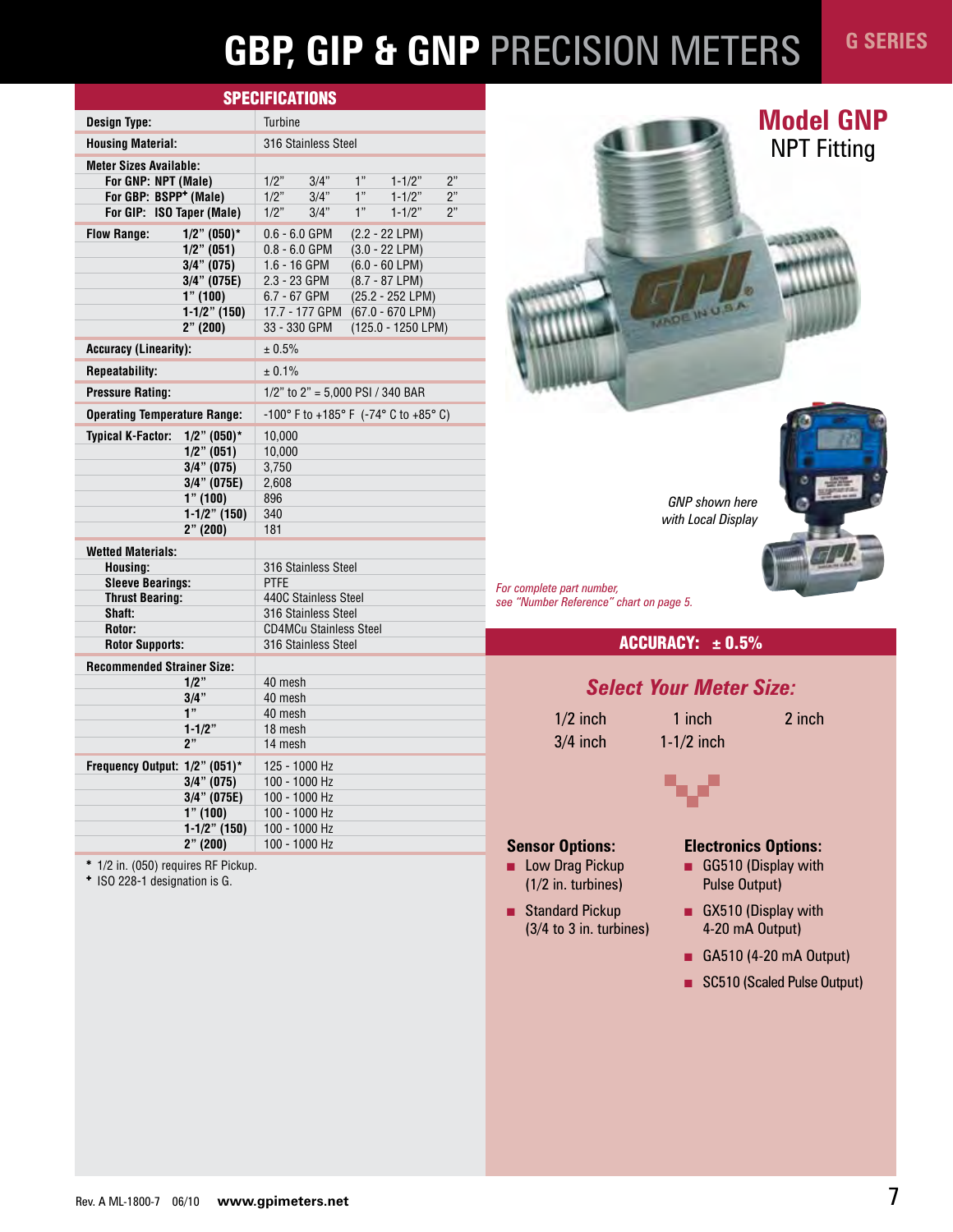# **ANSI FLANGE** PRECISION METERS

### **Model GFT** 150# RF ANSI Flange Fitting



*For complete part number, see "Number Reference" chart on page 5.*

#### ACCURACY:  $\pm$  0.5%

#### *Select Your Meter Size:*

1 inch 2 inch

 $3/4$  inch  $1-1/2$  inch  $3$  inch



*For Your Special Application Needs:*

#### **Model GFP**

*For Chemicals* **Model GFT HT**

*For High Temperatures*

*(These models not available in 3 inch)*



#### **Sensor:**

■ Standard Pickup (3/4 to 3 inch turbines)

#### **Electronics Options:**

- GG510 (Display with Pulse Output)
- GX510 (Display with 4-20 mA Output)
- GA510 (4-20 mA Output)
- SC510 (Scaled Pulse Output)

| <b>SPECIFICATIONS</b>                                        |                                                                                 |  |  |  |  |
|--------------------------------------------------------------|---------------------------------------------------------------------------------|--|--|--|--|
| <b>Design Type:</b>                                          | <b>Turbine</b>                                                                  |  |  |  |  |
| <b>Housing Material:</b>                                     | 316 Stainless Steel                                                             |  |  |  |  |
| <b>Meter Sizes Available:</b>                                |                                                                                 |  |  |  |  |
| For GFT:                                                     | 1"<br>3"<br>3/4"<br>2"<br>$1 - 1/2"$                                            |  |  |  |  |
| For GFP:                                                     | 1"<br>3/4"<br>$1 - 1/2"$<br>2"                                                  |  |  |  |  |
| For High Temperature:                                        | 1"<br>$1 - 1/2"$<br>2"<br>3/4"                                                  |  |  |  |  |
| <b>Flow Range:</b><br>$3/4$ " (075)                          | 1.6 - 16 GPM<br>$(6.0 - 60$ LPM)                                                |  |  |  |  |
| 3/4" (075E)                                                  | $(8.7 - 87 LPM)$<br>2.3 - 23 GPM                                                |  |  |  |  |
| 1" (100)                                                     | 6.7 - 67 GPM<br>(25.2 - 252 LPM)                                                |  |  |  |  |
| $1-1/2$ " (150)<br>2" (200)                                  | $(67.0 - 670$ LPM)<br>17.7 - 177 GPM<br>(125.0 - 1250 LPM)<br>33 - 330 GPM      |  |  |  |  |
| 3" (300)                                                     | (227.1 - 2271 LPM)<br>60 - 600 GPM                                              |  |  |  |  |
| <b>Accuracy (Linearity):</b>                                 | ± 0.5%                                                                          |  |  |  |  |
| <b>Repeatability:</b>                                        | ± 0.1%                                                                          |  |  |  |  |
| <b>Pressure Rating:</b>                                      |                                                                                 |  |  |  |  |
|                                                              | <b>Flange Rule</b>                                                              |  |  |  |  |
| <b>Operating Temperature Range:</b><br>For Tungsten Carbide: |                                                                                 |  |  |  |  |
| For SS/PTFE:                                                 | -100° F to +225° F (-74° C to +107° C)<br>-100° F to +185° F (-74° C to +85° C) |  |  |  |  |
| For High Temperature*:                                       | -450° F to +800° F (-268° C to +426° C)                                         |  |  |  |  |
| <b>Typical K-Factor:</b><br>$3/4$ " (075)                    | 3,750                                                                           |  |  |  |  |
| $3/4$ " (075E)                                               | 2,608                                                                           |  |  |  |  |
| 1" (100)                                                     | 896                                                                             |  |  |  |  |
| $1-1/2$ " (150)                                              | 340                                                                             |  |  |  |  |
| $2"$ (200)                                                   | 181                                                                             |  |  |  |  |
| 3" (300)                                                     | 50                                                                              |  |  |  |  |
| <b>Wetted Materials (GFT):</b>                               |                                                                                 |  |  |  |  |
| Housing:                                                     | 316 Stainless Steel                                                             |  |  |  |  |
| <b>Sleeve Bearings:</b>                                      | <b>Tungsten Carbide</b>                                                         |  |  |  |  |
| <b>Thrust Bearing:</b><br>Shaft:                             | <b>Tungsten Carbide</b><br><b>Tungsten Carbide</b>                              |  |  |  |  |
| Rotor:                                                       | <b>CD4MCu Stainless Steel</b>                                                   |  |  |  |  |
| <b>Rotor Supports:</b>                                       | 316 Stainless Steel                                                             |  |  |  |  |
| <b>Wetted Materials (GFP):</b>                               |                                                                                 |  |  |  |  |
| Housing:                                                     | 316 Stainless Steel                                                             |  |  |  |  |
| <b>Sleeve Bearings:</b>                                      | <b>PTFE</b>                                                                     |  |  |  |  |
| <b>Thrust Bearing:</b>                                       | 440C Stainless Steel                                                            |  |  |  |  |
| Shaft:                                                       | 316 Stainless Steel                                                             |  |  |  |  |
| Rotor:                                                       | <b>CD4MCu Stainless Steel</b>                                                   |  |  |  |  |
| <b>Rotor Supports:</b>                                       | 316 Stainless Steel                                                             |  |  |  |  |
| <b>Recommended Strainer Size:</b>                            |                                                                                 |  |  |  |  |
| $3/4$ "<br>1"                                                | 40 mesh<br>40 mesh                                                              |  |  |  |  |
| $1 - 1/2"$                                                   | 18 mesh                                                                         |  |  |  |  |
| 2"                                                           | 14 mesh                                                                         |  |  |  |  |
| 3"                                                           | 14 mesh                                                                         |  |  |  |  |
| Frequency Output: 3/4" (075)                                 | 100 - 1000 Hz                                                                   |  |  |  |  |
| $3/4$ " (075E)                                               | 100 - 1000 Hz                                                                   |  |  |  |  |
| 1" (100)                                                     | 100 - 1000 Hz                                                                   |  |  |  |  |
| $1-1/2$ " (150)                                              | 100 - 1000 Hz                                                                   |  |  |  |  |
| 2" (200)                                                     | 100 - 1000 Hz                                                                   |  |  |  |  |
| 3" (300)                                                     | 50 - 500 Hz                                                                     |  |  |  |  |

✱ Requires High Temp Pickup.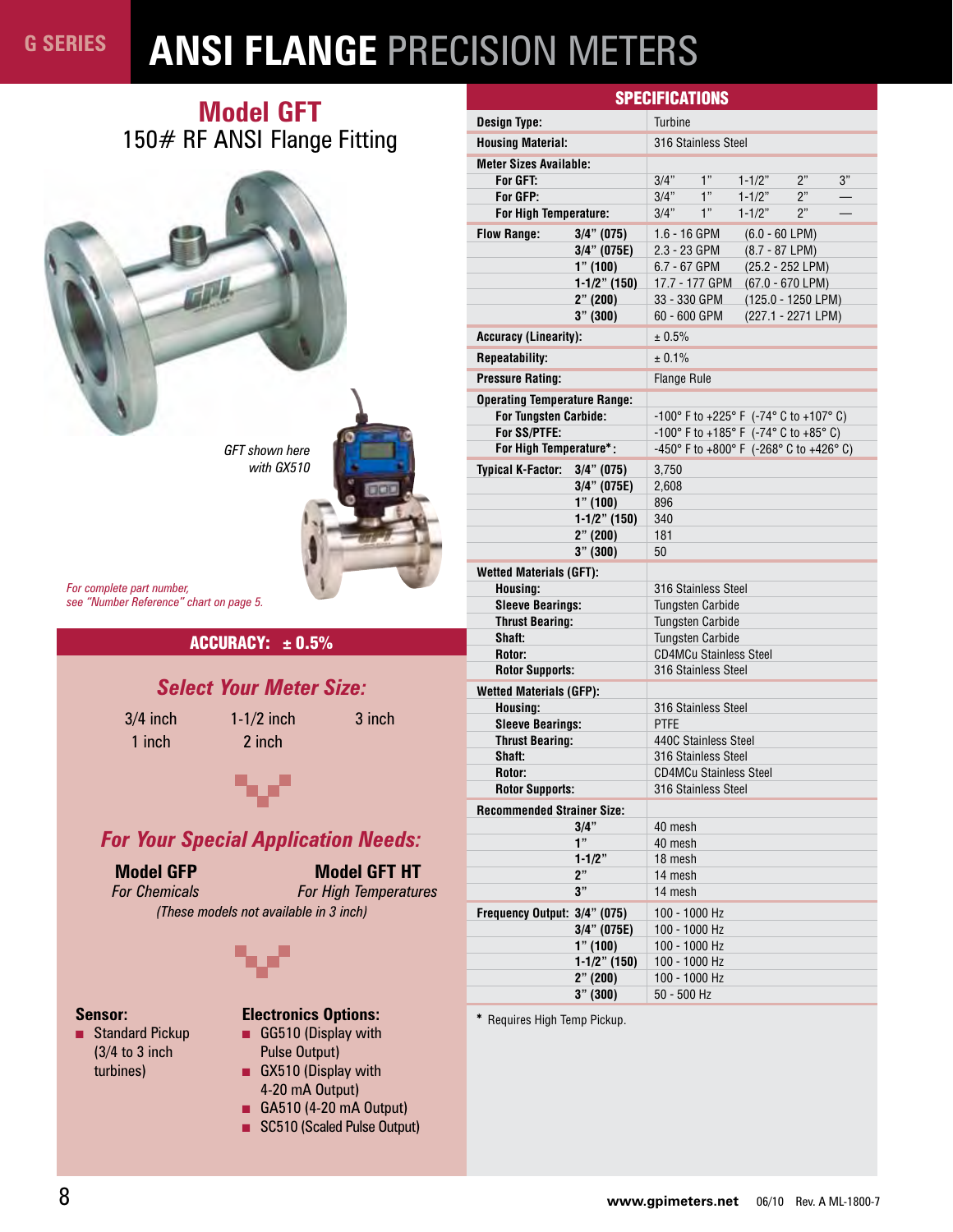# **SANITARY CLAMP** PRECISION METERS

|                                         | <b>SPECIFICATIONS</b>                                |
|-----------------------------------------|------------------------------------------------------|
| <b>Design Type:</b>                     | <b>Turbine</b>                                       |
| <b>Housing Material:</b>                | 316 Stainless Steel                                  |
| <b>Meter Sizes Available (ID):</b>      | 1"<br>$1 - 1/2"$<br>ን"                               |
| 1"<br>Meter ID:                         | $1-1/2$ " Fitting                                    |
| $1 - 1/2"$                              | $1-1/2$ " Fitting                                    |
| 2"                                      | 2" Fitting                                           |
| <b>Flow Range: 1" (100)</b>             | 6.7 - 67 GPM<br>(25.2 - 252 LPM)                     |
| $1-1/2$ " (150)                         | $(67.0 - 670$ LPM)<br>17.7 - 177 GPM                 |
| 2" (200)                                | (125.0 - 1250 LPM)<br>33 - 330 GPM                   |
| <b>Accuracy (Linearity):</b>            | ± 0.5%                                               |
| <b>Repeatability:</b>                   | $+0.1%$                                              |
| <b>Pressure Rating:</b>                 | Limited by fitting size, clamp size & temp.          |
| <b>Operating Temperature Range:</b>     |                                                      |
| For GSCPS:                              | -100° F to +225° F (-74° C to +107° C)               |
| SIP (up to 1 hour):                     | +285°F (+140°C)                                      |
| <b>Typical K-Factor:</b><br>1" (100)    | 896                                                  |
| $1-1/2$ " (150)                         | 340                                                  |
| 2" (200)                                | 181                                                  |
| <b>Wetted Materials (SIP):</b>          |                                                      |
| Housing:                                | 316 Stainless Steel                                  |
| <b>Sleeve Bearings:</b>                 | <b>PFFK</b>                                          |
| <b>Thrust Bearing:</b>                  | <b>PEEK</b>                                          |
| Shaft:                                  | 316 Stainless Steel                                  |
| Rotor:<br><b>Rotor Supports:</b>        | <b>CD4MCu Stainless Steel</b><br>316 Stainless Steel |
|                                         |                                                      |
| <b>Recommended Strainer Size:</b><br>1" | 40 mesh                                              |
| $1 - 1/2$ "                             | 18 mesh                                              |
| ን"                                      | 14 mesh                                              |
| Frequency Output: 1" (100)              | 100 - 1000 Hz                                        |
| $1-1/2$ " (150)                         | 100 - 1000 Hz                                        |
| 2" (200)                                | 100 - 1000 Hz                                        |

**GSCPS & "L" Option Meters carry a**



**Sanitary Rating. Flowmeters for milk and milk products, Number 28-04.**



This meter meets the strict 3-A Sanitary Standards using the new "Third Party Verification" (TPV) program. Our methods of design, construction and traceability of components have been reviewed and approved.

The internals of this meter are machined or polished to meet 3-A self-draining and cleaning requirements (Ra 32). The GSCPS Meter meets Clean in Place (CIP), Steam in Place (SIP) and Clean Out of Place (COP) requirements.

# **Model GSCPS**

Standard Sanitary Clamp



**Model GSCPS** Low Profile Sanitary Clamp



*For complete part number, see "Number Reference" chart on page 5.*

### $ACCURACY: ± 0.5%$

*GSCPS Stainless Steel Precision Turbine Meter*



### *Select Your Meter Size:*

1 inch Meter with 1-1/2 inch Fitting 1-1/2 inch Meter with 1-1/2 inch Fitting 2 inch Meter with 2 inch Fitting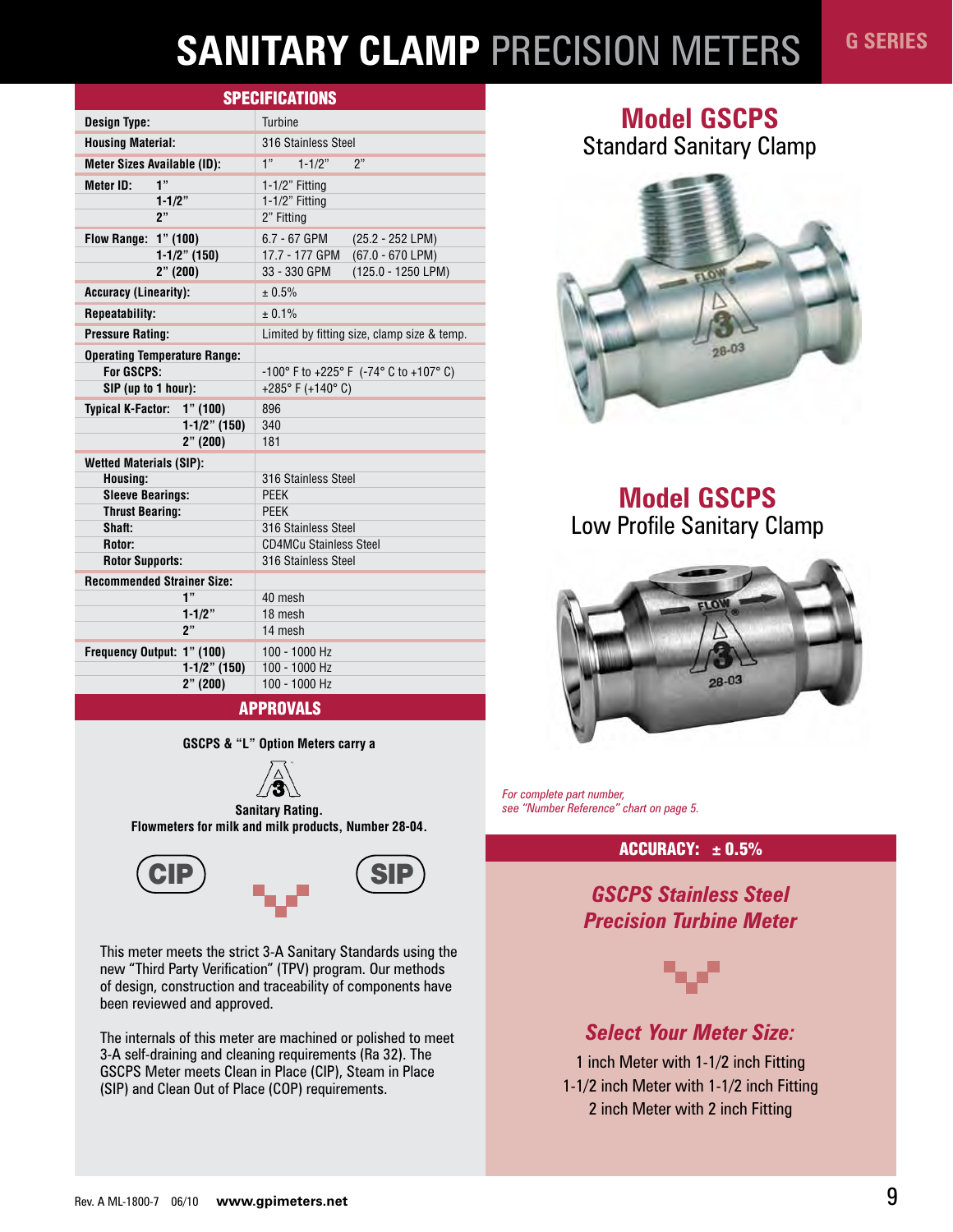# PRECISION METERS **SANITARY CLAMP**

Use this meter in pre-process applications where high accuracy is required without 3-A Approval.



*GSCP shown here with Local Display*

*For complete part number, see "Number Reference" chart on page 5.*

#### $ACCURACY:  $\pm 0.5\%$$

#### *Select Your Meter Size:*

1/2 inch Meter with 3/4 or 1 inch Fitting 3/4 inch Meter with 1-1/2 inch Fitting 1 inch Meter with 1-1/2 inch Fitting 1-1/2 inch Meter with 1-1/2 inch Fitting 2 inch Meter with 2 inch Fitting



#### **Sensor Options:**

- Low Drag Pickup (1/2 in. turbines)
- Standard Pickup (3/4 to 2 in. turbines)

#### **Electronics Options:**

- GG510 (Display with Pulse Output) ■ GX510 (Display with
- 4-20 mA Output)
- GA510 (4-20 mA Output)
- SC510 (Scaled Pulse Output)

| <b>SPECIFICATIONS</b>                  |                           |                |                                             |    |                                             |    |
|----------------------------------------|---------------------------|----------------|---------------------------------------------|----|---------------------------------------------|----|
| <b>Design Type:</b>                    |                           | <b>Turbine</b> |                                             |    |                                             |    |
| <b>Housing Material:</b>               |                           |                | 316 Stainless Steel                         |    |                                             |    |
| <b>Meter Sizes Available (ID):</b>     |                           | 1/2"           | 3/4"                                        | 1" | $1 - 1/2"$                                  | ን" |
| <b>Meter ID:</b><br>$1/2$ "            |                           | 3/4" Fitting   |                                             |    |                                             |    |
| 1/2"                                   |                           | 1" Fitting     |                                             |    |                                             |    |
| 3/4"                                   |                           | 1-1/2" Fitting |                                             |    |                                             |    |
| 1"                                     |                           | 1-1/2" Fitting |                                             |    |                                             |    |
| $1 - 1/2"$                             |                           | 1-1/2" Fitting |                                             |    |                                             |    |
| 2"                                     |                           | 2" Fitting     |                                             |    |                                             |    |
| Flow Range: $1/2$ " (050) <sup>†</sup> |                           | $0.6 - 6$ GPM  |                                             |    | $(2.2 - 22 LPM)$                            |    |
| $1/2$ " (051)                          |                           | $0.8 - 6$ GPM  |                                             |    | $(3.0 - 22$ LPM)                            |    |
| $3/4$ " (075)                          |                           | $1.6 - 16$ GPM |                                             |    | $(6.0 - 60$ LPM)                            |    |
| $3/4$ " (075E)                         |                           | 2.3 - 23 GPM   |                                             |    | $(8.7 - 87 LPM)$                            |    |
| 1" (100)                               |                           | 6.7 - 67 GPM   |                                             |    | (25.2 - 252 LPM)                            |    |
|                                        | $1-1/2$ " (150)           |                | 17.7 - 177 GPM                              |    | $(67.0 - 670$ LPM)                          |    |
| 2" (200)                               |                           | 33 - 330 GPM   |                                             |    | (125.0 - 1250 LPM)                          |    |
| <b>Accuracy (Linearity):</b>           |                           | ± 0.5%         |                                             |    |                                             |    |
| <b>Repeatability:</b>                  |                           | ± 0.1%         |                                             |    |                                             |    |
| <b>Pressure Rating:</b>                |                           |                |                                             |    | Limited by fitting size, clamp size & temp. |    |
| <b>Operating Temperature Range:</b>    |                           |                |                                             |    | -100° F to +185° F (-74° C to +85° C)       |    |
| <b>Typical K-Factor:</b>               | $1/2$ " $(050)^{\dagger}$ | 10,000         |                                             |    |                                             |    |
|                                        | $1/2$ " (051)             | 10,000         |                                             |    |                                             |    |
|                                        | $3/4$ " (075)             | 3,750          |                                             |    |                                             |    |
|                                        | $3/4$ " (075E)            | 2,608          |                                             |    |                                             |    |
|                                        | 1" (100)                  | 896            |                                             |    |                                             |    |
|                                        | $1-1/2$ " (150)           | 340            |                                             |    |                                             |    |
|                                        | 2" (200)                  | 181            |                                             |    |                                             |    |
| <b>Wetted Materials:</b>               |                           |                |                                             |    |                                             |    |
| Housing:                               |                           |                | 316 Stainless Steel                         |    |                                             |    |
| <b>Sleeve Bearings:</b>                |                           | <b>PTFE</b>    |                                             |    |                                             |    |
| <b>Thrust Bearing:</b><br>Shaft:       |                           |                | 440C Stainless Steel<br>316 Stainless Steel |    |                                             |    |
| Rotor:                                 |                           |                | <b>CD4MCu Stainless Steel</b>               |    |                                             |    |
| <b>Rotor Supports:</b>                 |                           |                | 316 Stainless Steel                         |    |                                             |    |
| <b>Recommended Strainer Size:</b>      |                           |                |                                             |    |                                             |    |
|                                        | $1/2$ "                   | 40 mesh        |                                             |    |                                             |    |
|                                        | $3/4$ "                   | 40 mesh        |                                             |    |                                             |    |
|                                        | 1"                        | 40 mesh        |                                             |    |                                             |    |
|                                        | $1 - 1/2$ "               | 18 mesh        |                                             |    |                                             |    |
|                                        | 2"                        | 14 mesh        |                                             |    |                                             |    |
| Frequency Output: 1/2" (050)           |                           |                | 100 - 1000 Hz                               |    |                                             |    |
|                                        | $1/2$ " (051)             |                | 125 - 1000 Hz                               |    |                                             |    |
|                                        | $3/4$ " (075)             |                | 100 - 1000 Hz                               |    |                                             |    |
|                                        | 3/4" (075E)               |                | 100 - 1000 Hz                               |    |                                             |    |
|                                        | 1" (100)                  |                | 100 - 1000 Hz                               |    |                                             |    |
|                                        | $1-1/2$ " (150)           |                | 100 - 1000 Hz                               |    |                                             |    |
|                                        | 2" (200)                  | 100 - 1000 Hz  |                                             |    |                                             |    |

✝ GSCP-050 requires RF Pickup.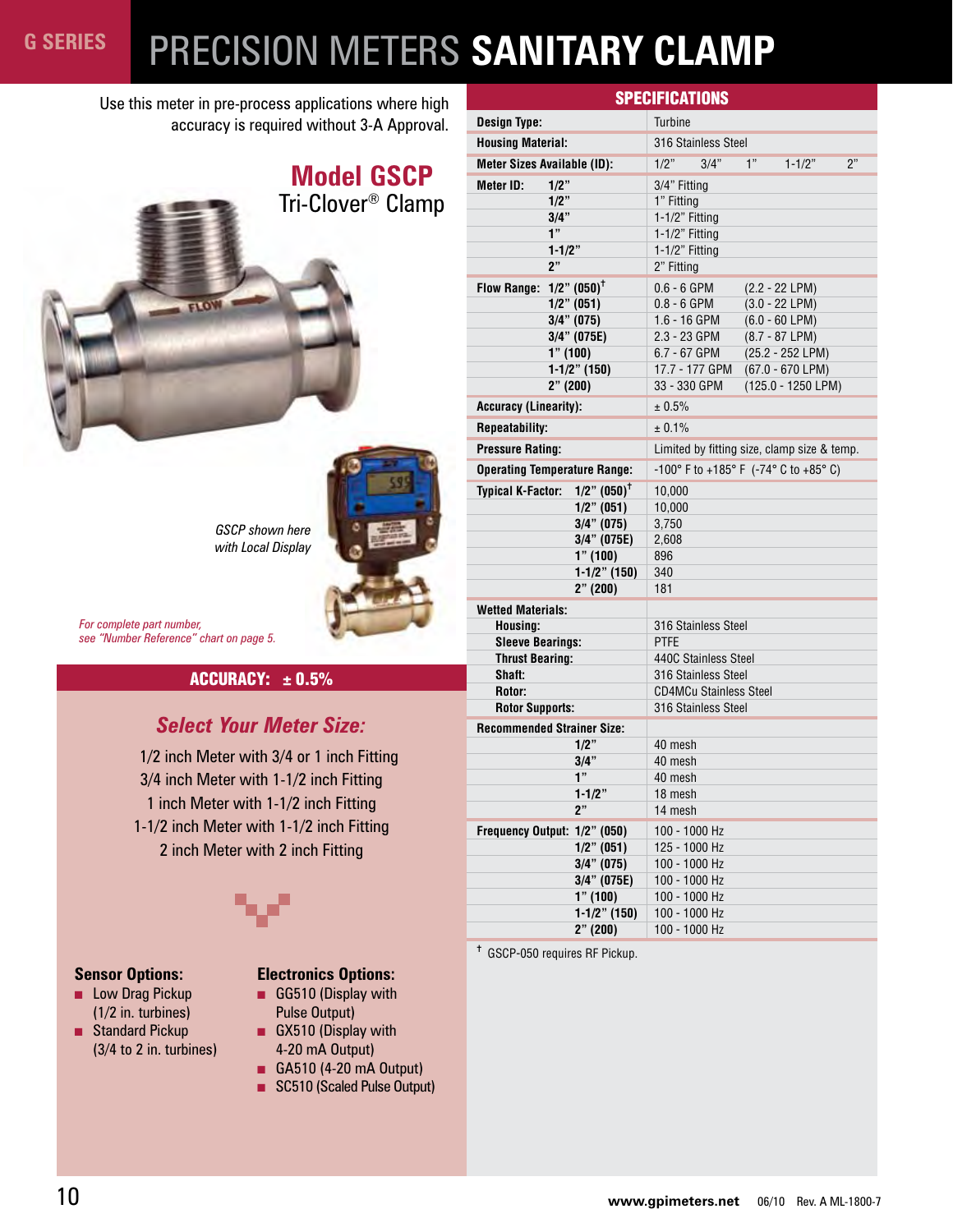# G SERIES PRECISION **ACCESSORIES**



**Magnetic Pickups** When choosing a magnetic pickup, the turbine meter and electronics are generally already known. Electronics can be either Local or Remote. Remote electronics include GPI Remote Displays or output to customer supplied equipment. Follow these 3 steps when choosing a magnetic pickup then see the Specification Table for further details.







**Choose: Local or Remote/Output**  Local uses a wire lead pickup. Remote/Output requires a connector.



**G SERIES**

**What's your signal type: Sine Wave or Square Wave** Sine Wave - has no sensor power, can be used with battery powered displays. Square Wave - sensor power is required.

| <b>1/2 INCH METER SIZES</b>                      |                       |                               |                                                                           |                      |                                     |                 |                |       |        | <b>Magnetic Pickups work with</b>    |
|--------------------------------------------------|-----------------------|-------------------------------|---------------------------------------------------------------------------|----------------------|-------------------------------------|-----------------|----------------|-------|--------|--------------------------------------|
| <b>Description</b>                               | Part<br><b>Number</b> | <b>Sensor</b><br><b>Power</b> | <b>Temperature Range</b>                                                  | Cable<br><b>Type</b> | <b>Connector</b><br><b>Required</b> | Cable<br>Length | Thread<br>Size | Local | Remote | <b>Battery</b><br><b>Pwr Display</b> |
| Wire Lead Low Drag                               | 81006001              | None                          | $-100^{\circ}$ F - $+250^{\circ}$ F ( $-73^{\circ}$ C - $+121^{\circ}$ C) | None                 | None                                | 12 in.          | $5/8" - 18$    | X     |        | Yes                                  |
| Low Drag                                         | 81006000              | None                          | $-100^{\circ}$ F - $+250^{\circ}$ F ( $-73^{\circ}$ C - $+121^{\circ}$ C) | S                    | 80001200                            | N/A             | $5/8" - 18$    |       | X      | Yes                                  |
| High Temp., Low Drag<br>$(10 \text{ ft. cable})$ | 81007001              | None                          | $-450^{\circ}$ F - $+800^{\circ}$ F (-268° C - $+426^{\circ}$ C)          | None                 | None                                | $10$ ft.        | $5/8" - 18$    |       | X      | Yes                                  |
| * RF (required for GNP-050,                      | 81005002              | 7-30 VDC                      | $-40^{\circ}$ F - $+248^{\circ}$ F (-29° C - $+120^{\circ}$ C)            | D                    | 80001202                            | N/A             | $5/8" - 18$    |       | X      | <b>No</b>                            |
| GTP-050 & GSCP-050)                              |                       |                               |                                                                           |                      |                                     |                 |                |       |        |                                      |
| <b>3/4 TO 3 INCH METER SIZES</b>                 |                       |                               |                                                                           |                      |                                     |                 |                |       |        |                                      |
| Wire Lead Standard                               | 81003000              | None                          | $-100^{\circ}$ F - $+250^{\circ}$ F ( $-73^{\circ}$ C - $+121^{\circ}$ C) | None                 | None                                | 12 in.          | $5/8" - 18$    | X     |        | Yes                                  |
| Standard                                         | 81001000              | None                          | $-100^{\circ}$ F - $+250^{\circ}$ F ( $-73^{\circ}$ C - $+121^{\circ}$ C) | S                    | 80001200                            | N/A             | $5/8" - 18$    |       | X      | Yes                                  |
| Herm / High Temperature                          | 81002000              | None                          | $-450^{\circ}$ F - $+258^{\circ}$ F (-268° C - $+125^{\circ}$ C)          | S                    | 80001200                            | N/A             | $5/8" - 18$    |       | X      | Yes                                  |
| High Temperature, Standard                       | 81007000              | None                          | -450° F - +800° F (-268° C - +426° C)                                     | None                 | None                                | 3 ft.           | $5/8" - 18$    |       | X      | Yes                                  |
| * Digital (Di-Mag)                               | 81004000              | 5-32 VDC                      | $-40^{\circ}$ F - $+248^{\circ}$ F (-29° C - $+120^{\circ}$ C)            | D                    | 80001202                            | N/A             | $5/8" - 18$    |       | X      | <b>No</b>                            |

**\***Externally powered pickups for pulse output only.

# **Pickup Enclosures**



Pickup Enclosures are optional on G Series Meters. Choose from four pickup enclosures. Models N4A and N4S are weather-proof enclosures. For explosionproof enclosures, choose N7A for the enclosure without terminal strip or the N7AT with terminal strip.

| <b>ENCLOSURES - PART NUMBERS</b>                                        |                       |
|-------------------------------------------------------------------------|-----------------------|
| <b>Description</b>                                                      | Part<br><b>Number</b> |
| N4AWP - Weatherproof magnetic<br>pickup steel enclosure                 | 80001101              |
| N4SWP - Weatherproof magnetic<br>pickup 316 S.S. enclosure              | 80001105              |
| N7AXP - Explosion-proof pickup<br>enclosure (NEMA 7D)                   | 80001100              |
| N7ATXP - Explosion-proof pickup<br>enclosure w/terminal strip (NEMA 7D) | 80001102              |
| <b>Optional Spacer</b>                                                  | 42825524              |
|                                                                         |                       |